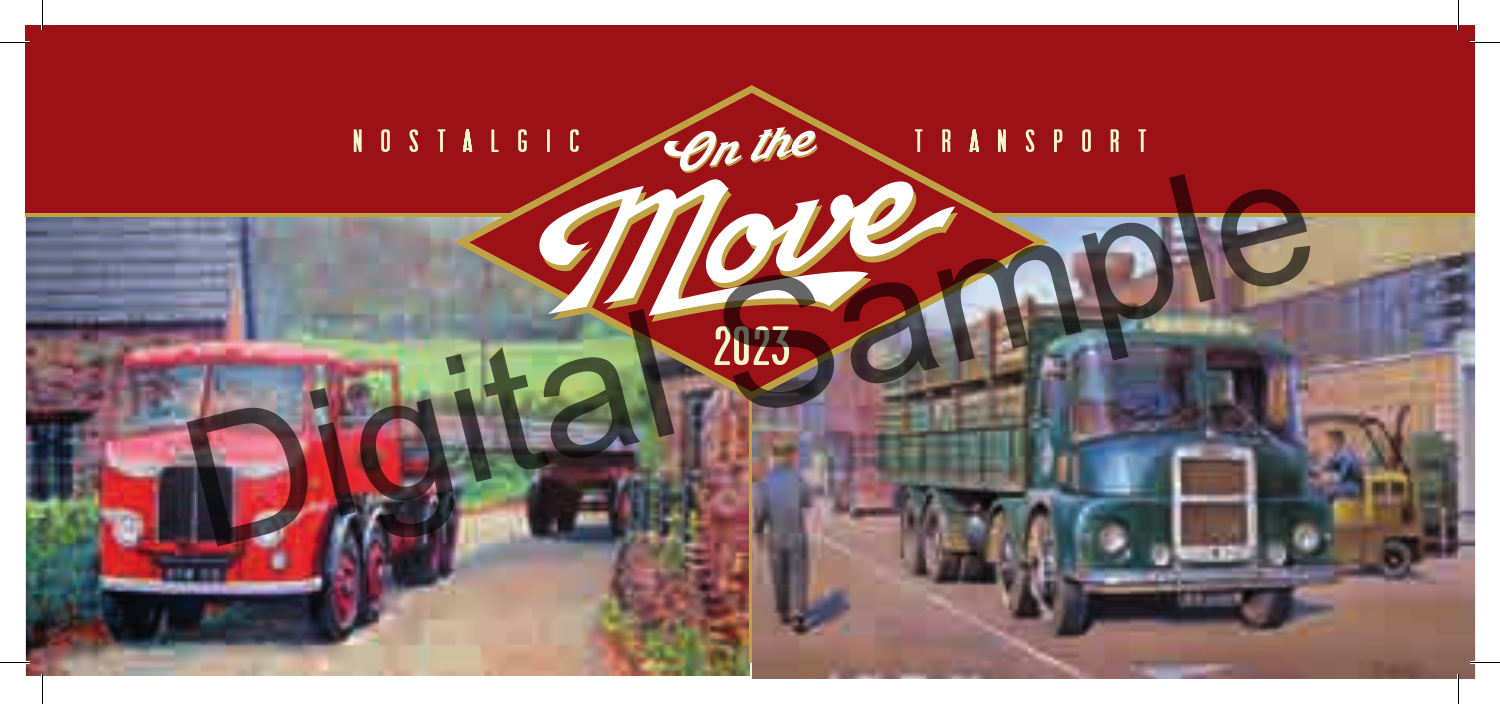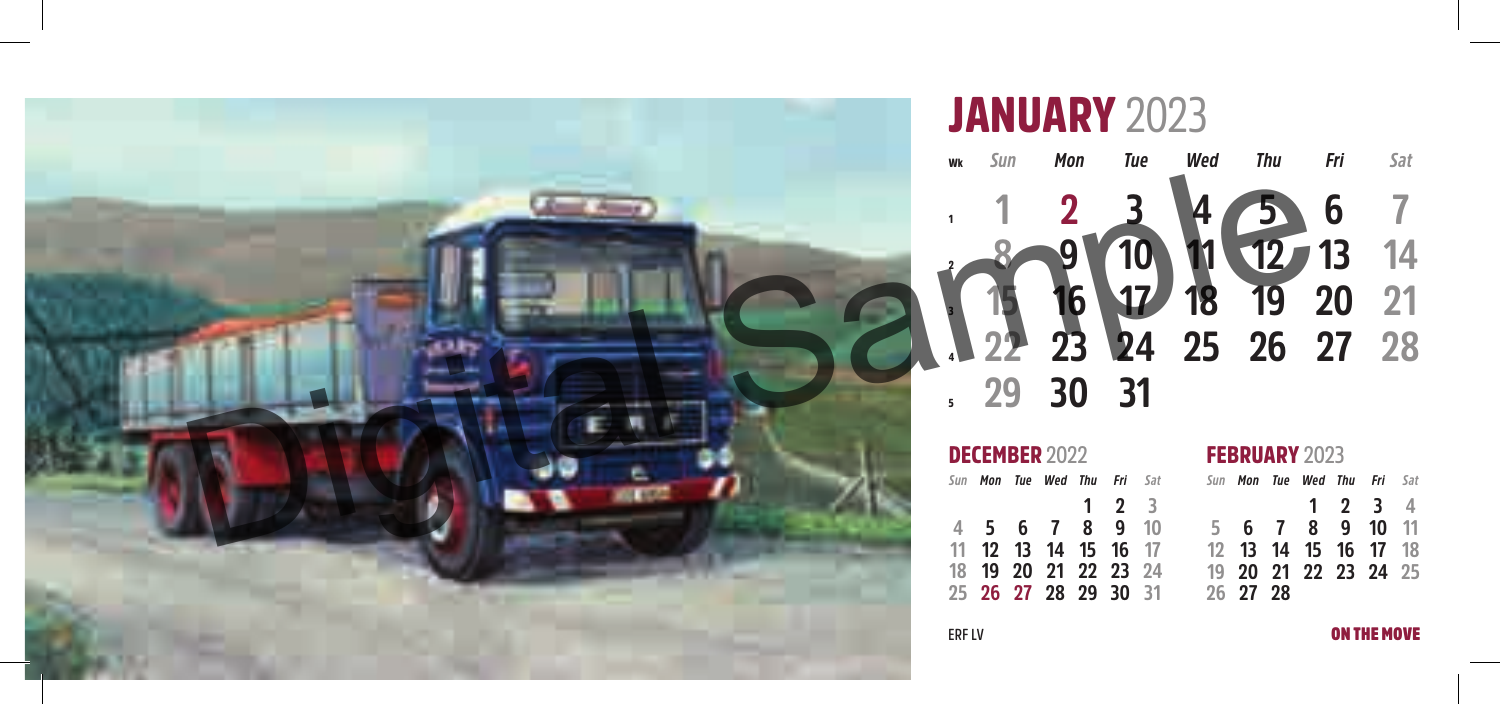

### FEBRUARY 2023



|          | <b>JANUARY 2023</b>  |  |                                    | <b>MARCH 2023</b> |  |
|----------|----------------------|--|------------------------------------|-------------------|--|
|          |                      |  | Sun <b>Mon Tue Wed Thu Fri</b> Sat | Sun Mon Tue W     |  |
|          | 1 2 3 4 5 6 7        |  |                                    |                   |  |
|          | 8 9 10 11 12 13 14   |  |                                    | 5 6 7 8           |  |
|          | 15 16 17 18 19 20 21 |  |                                    | 12 13 14 1        |  |
|          | 22 23 24 25 26 27 28 |  |                                    | 19 20 21 2        |  |
| 29 30 31 |                      |  |                                    | 26 27 28 2        |  |

|          | Sun <b>Mon Tue Wed Thu Fri</b> Sat |  |  |  | Sun <b>Mon Tue Wed Thu Fri</b> Sat |  |  |
|----------|------------------------------------|--|--|--|------------------------------------|--|--|
|          | 1 2 3 4 5 6 7                      |  |  |  | 1 2 3 4                            |  |  |
|          | 8 9 10 11 12 13 14                 |  |  |  | 5 6 7 8 9 10 11                    |  |  |
|          | 15 16 17 18 19 20 21               |  |  |  | 12 13 14 15 16 17 18               |  |  |
|          | 22 23 24 25 26 27 28               |  |  |  | 19 20 21 22 23 24 25               |  |  |
| 29 30 31 |                                    |  |  |  | 26 27 28 29 30 31                  |  |  |

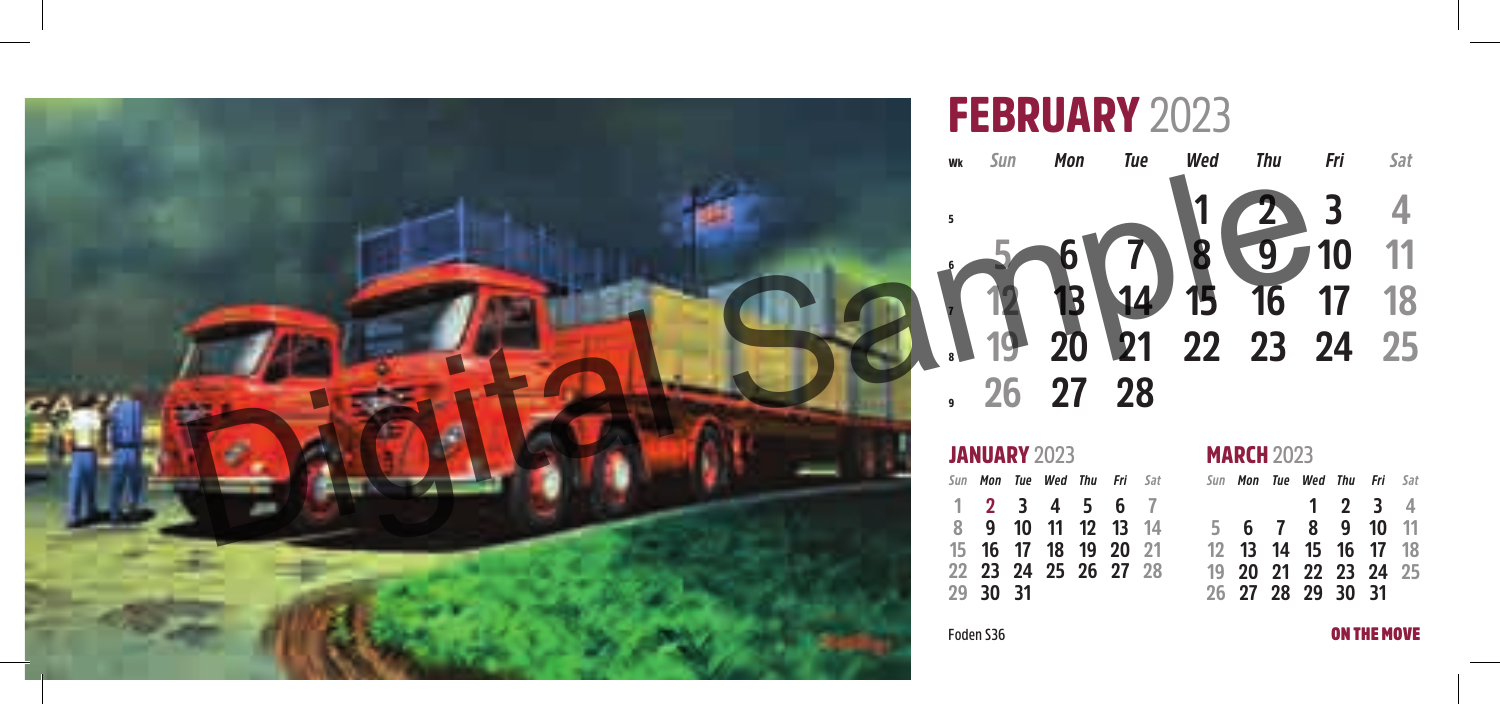

#### **MARCH 2023**



|          | <b>FEBRUARY 2023</b>               |         |  | <b>APRIL 2023</b> |                                    |  |    |
|----------|------------------------------------|---------|--|-------------------|------------------------------------|--|----|
|          | Sun <b>Mon Tue Wed Thu Fri</b> Sat |         |  |                   | Sun <b>Mon Tue Wed Thu Fri</b> Sat |  |    |
|          |                                    | 1 2 3 4 |  |                   |                                    |  | -1 |
|          | 5 6 7 8 9 10 11                    |         |  |                   | 2 3 4 5 6 7 8                      |  |    |
|          | 12 13 14 15 16 17 18               |         |  |                   | 9 10 11 12 13 14 15                |  |    |
|          | 19 20 21 22 23 24 25               |         |  |                   | 16 <b>17 18 19 20 21</b> 22        |  |    |
| 26 27 28 |                                    |         |  |                   | $23/30$ 24 25 26 27 28 29          |  |    |

| <b>APRIL 2023</b> |                                    |  |   |
|-------------------|------------------------------------|--|---|
|                   | Sun <b>Mon Tue Wed Thu Fri</b> Sat |  |   |
|                   |                                    |  | 1 |
|                   | 2 3 4 5 6 7 8                      |  |   |
|                   | 9 10 11 12 13 14 15                |  |   |
|                   | 16 17 18 19 20 21 22               |  |   |
|                   | $23/30$ 24 25 26 27 28 29          |  |   |

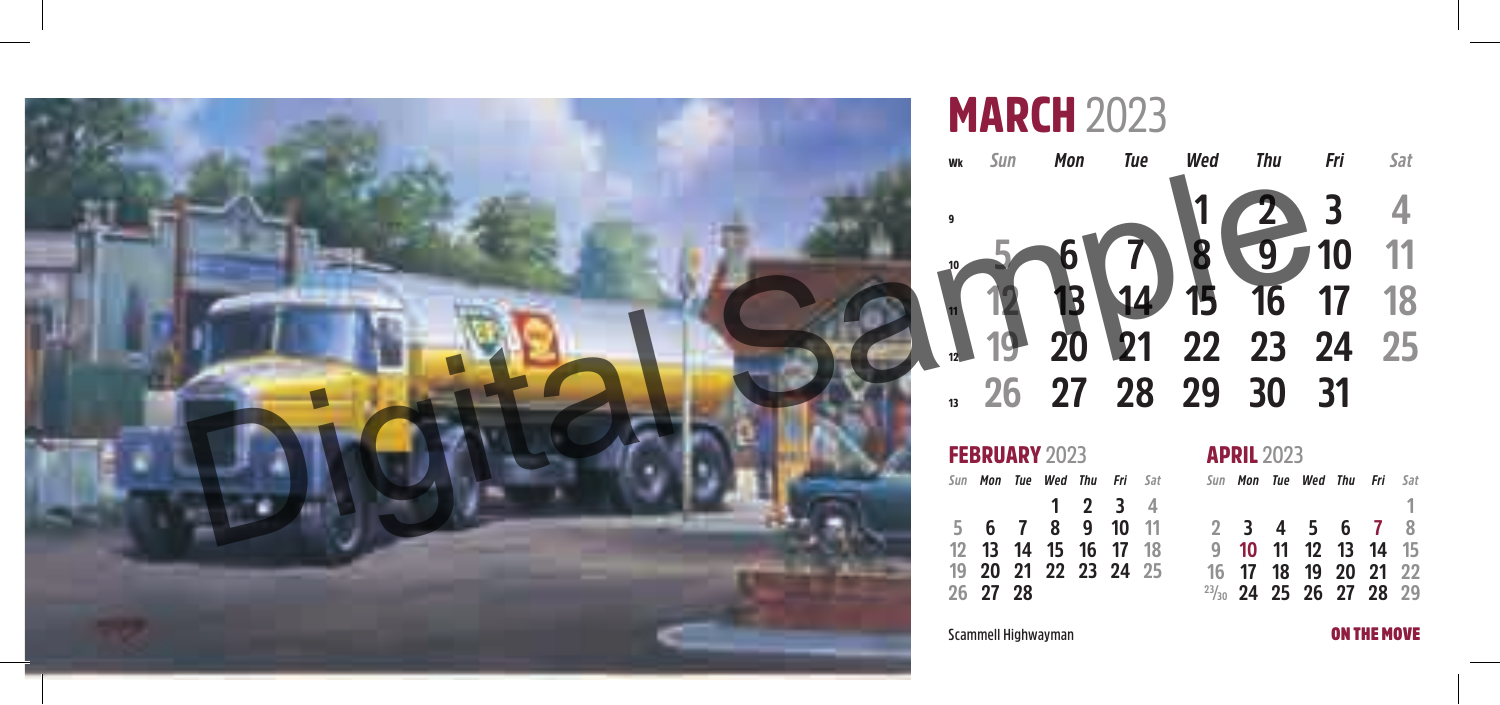

APRIL 2023



| <b>MARCH 2023</b> |  |                                    |         |  | <b>MAY 2023</b> |             |                                    |  |  |
|-------------------|--|------------------------------------|---------|--|-----------------|-------------|------------------------------------|--|--|
|                   |  | Sun <b>Mon Tue Wed Thu Fri</b> Sat |         |  |                 |             | Sun <b>Mon Tue Wed Thu Fri</b> Sat |  |  |
|                   |  |                                    | 1 2 3 4 |  |                 |             | 1 2 3 4 5 6                        |  |  |
|                   |  | 5 6 7 8 9 10 11                    |         |  |                 |             | 7 8 9 10 11 12 13                  |  |  |
|                   |  | 12 13 14 15 16 17 18               |         |  |                 |             | 14 <b>15 16 17 18 19</b> 20        |  |  |
|                   |  | 19 20 21 22 23 24 25               |         |  |                 |             | 21 22 23 24 25 26 27               |  |  |
|                   |  | 26 27 28 29 30 31                  |         |  |                 | 28 29 30 31 |                                    |  |  |

| <b>MAY 2023</b> |                                    |  |  |
|-----------------|------------------------------------|--|--|
|                 | Sun <b>Mon Tue Wed Thu Fri</b> Sat |  |  |
|                 | 1 2 3 4 5 6                        |  |  |
|                 | 7 8 9 10 11 12 13                  |  |  |
|                 | 14 15 16 17 18 19 20               |  |  |
|                 | 21 22 23 24 25 26 27               |  |  |
| 28 29 30 31     |                                    |  |  |

**AEC Mammoth Major Mk V CONSERVERGY CON THE MOVE**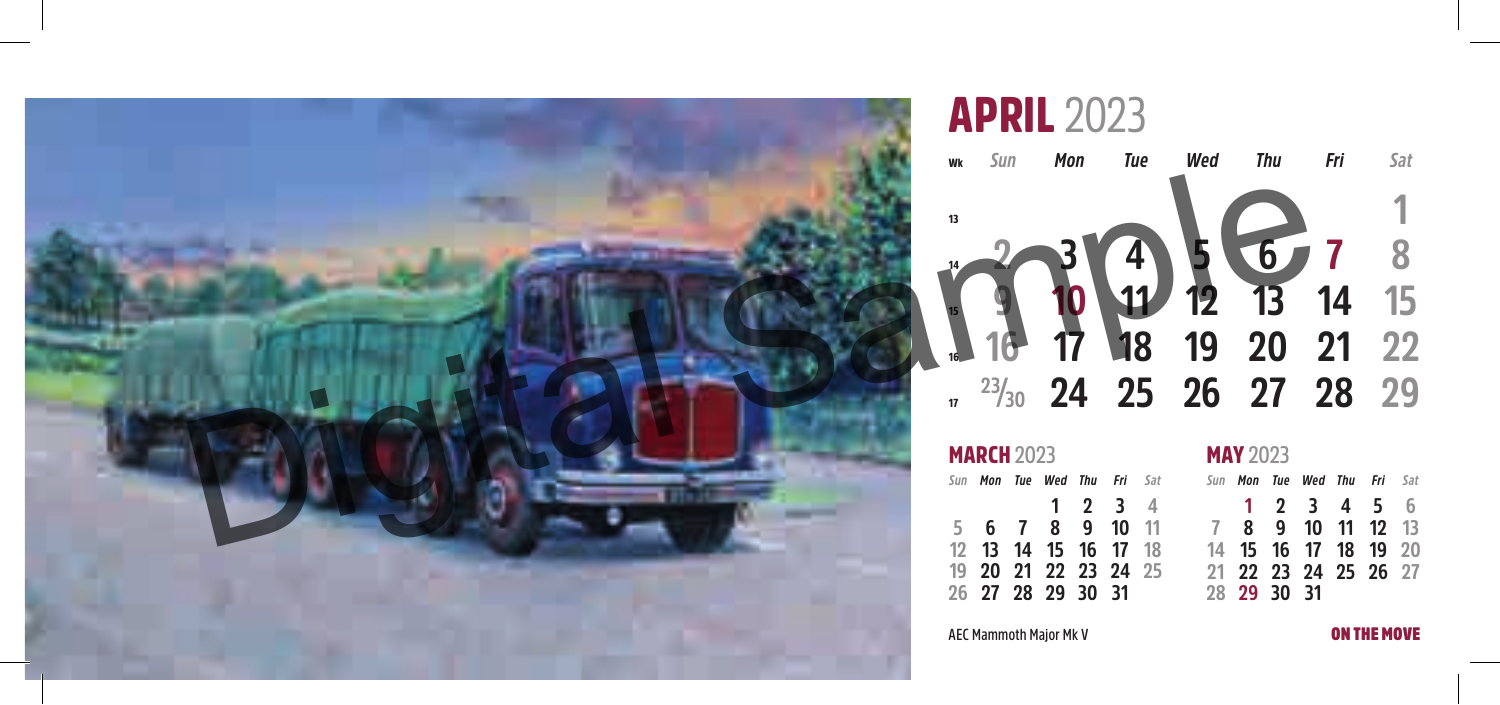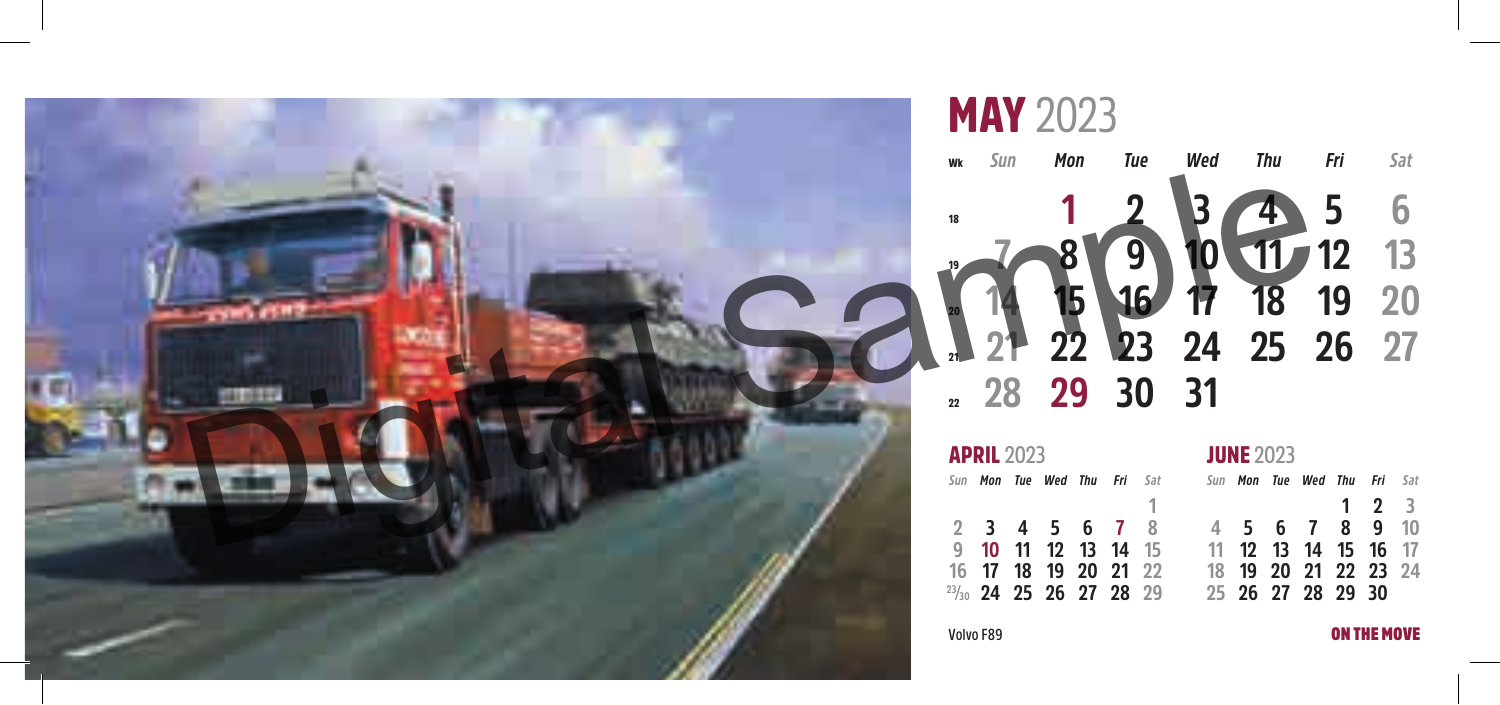

**JUNE 2023** 



| <b>MAY 2023</b> |                                    |  |  | <b>JULY 2023</b> |                                    |  |   |
|-----------------|------------------------------------|--|--|------------------|------------------------------------|--|---|
|                 | Sun <b>Mon Tue Wed Thu Fri</b> Sat |  |  |                  | Sun <b>Mon Tue Wed Thu Fri</b> Sat |  |   |
|                 | 1 2 3 4 5 6                        |  |  |                  |                                    |  | 1 |
|                 | 7 8 9 10 11 12 13                  |  |  |                  | 2 3 4 5 6 7 8                      |  |   |
|                 | 14 15 16 17 18 19 20               |  |  |                  | 9 10 11 12 13 14 15                |  |   |
|                 | 21 22 23 24 25 26 27               |  |  |                  | 16 17 18 19 20 21 22               |  |   |
| 28 29 30 31     |                                    |  |  |                  | $23/30$ $24/31$ 25 26 27 28 29     |  |   |

| <b>JULY 2023</b> |                                |  |   |
|------------------|--------------------------------|--|---|
|                  | Sun Mon Tue Wed Thu Fri Sat    |  |   |
|                  |                                |  | 1 |
|                  | 2 3 4 5 6 7 8                  |  |   |
|                  | 9 10 11 12 13 14 15            |  |   |
|                  | 16 <b>17 18 19 20 21</b> 22    |  |   |
|                  | $23/30$ $24/31$ 25 26 27 28 29 |  |   |

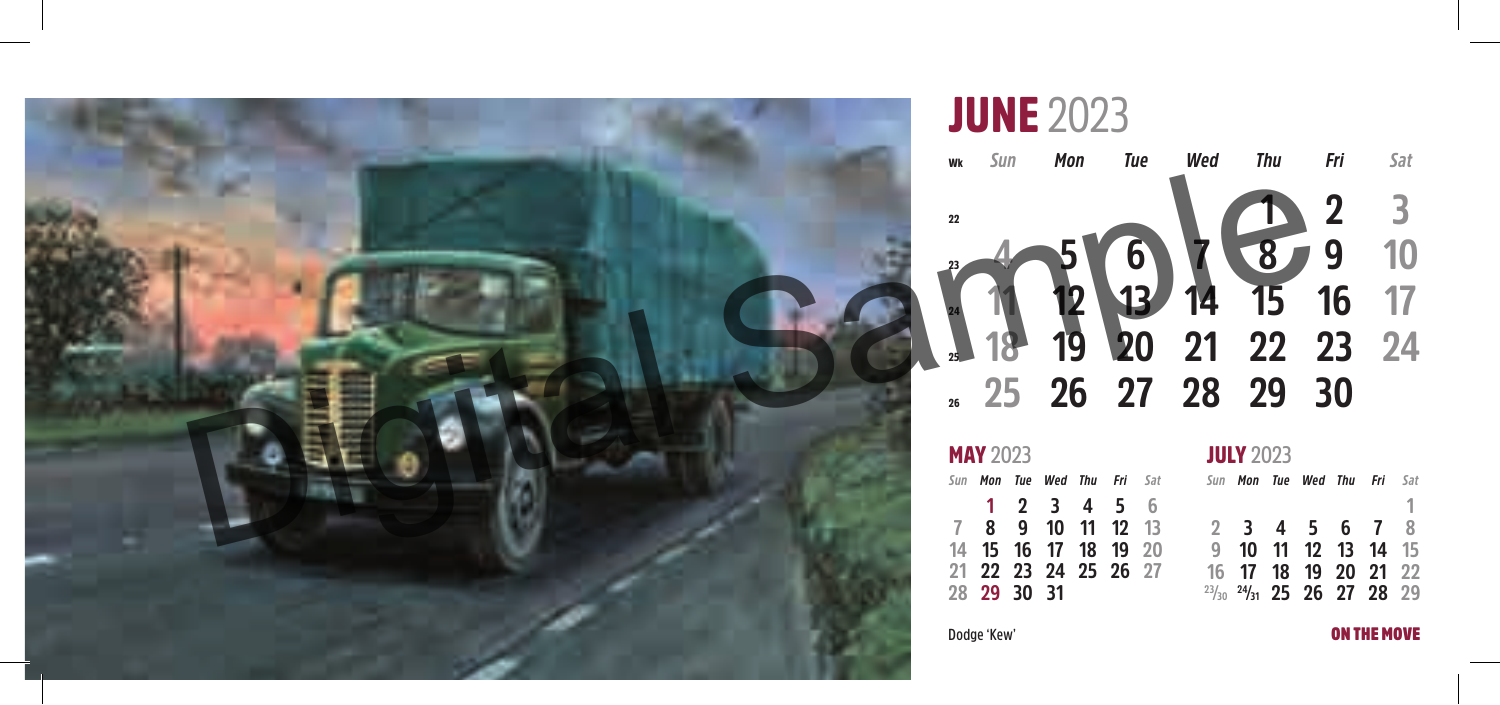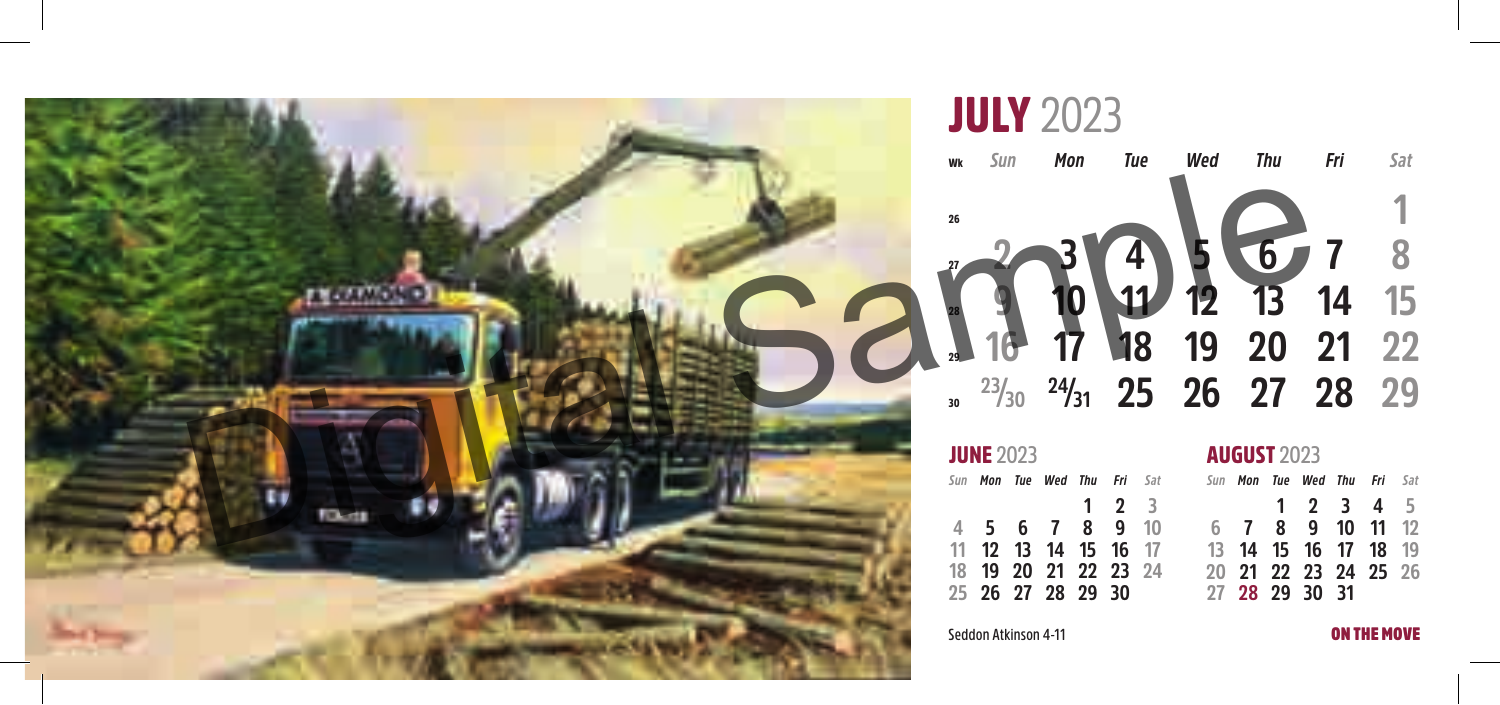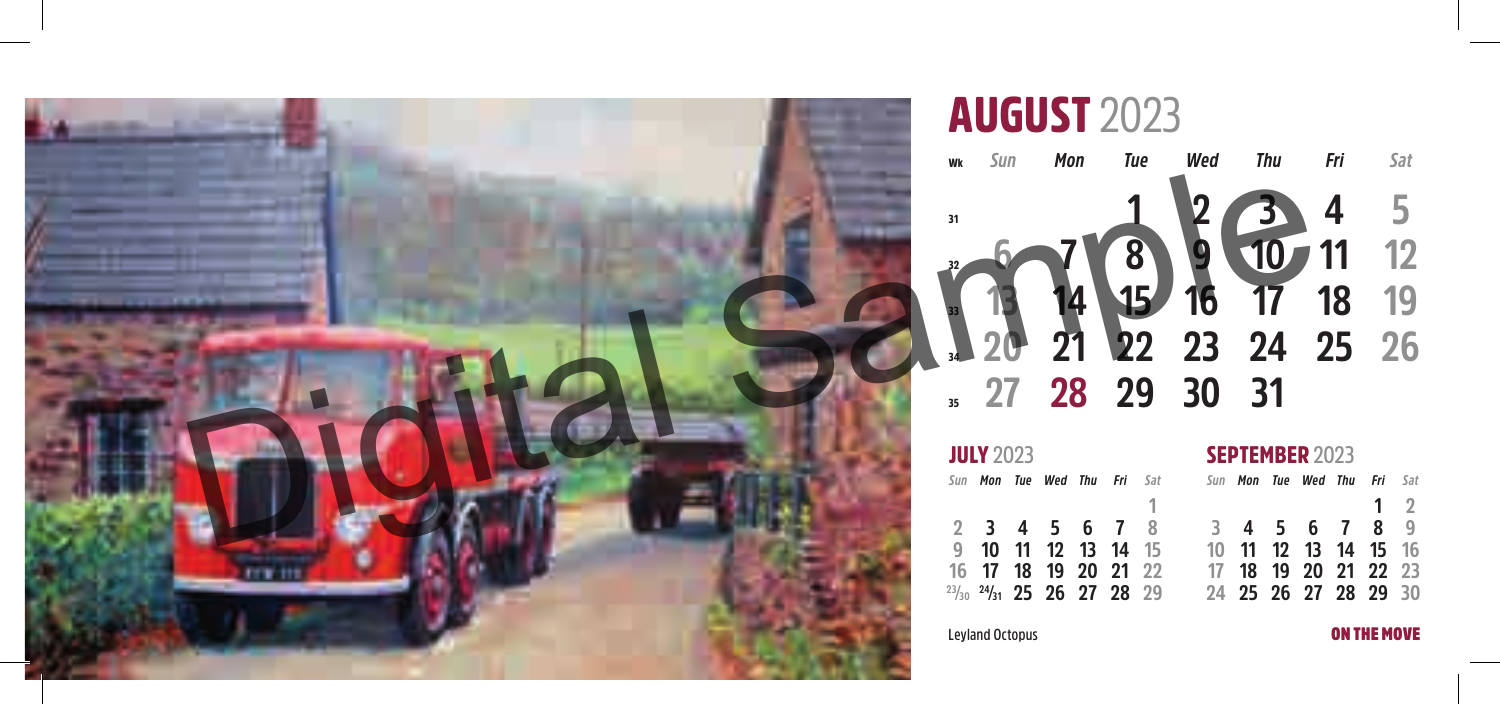

#### SEPTEMBER 2023



| <b>AUGUST 2023</b> |                                    |  |  |
|--------------------|------------------------------------|--|--|
|                    | Sun <b>Mon Tue Wed Thu Fri</b> Sat |  |  |
|                    | $1 \t2 \t3 \t4 \t5$                |  |  |
|                    | 6 7 8 9 10 11 12                   |  |  |
|                    | 13 <b>14 15 16 17 18</b> 19        |  |  |
|                    | 20 21 22 23 24 25 26               |  |  |
|                    | 27 28 29 30 31                     |  |  |

#### AUGUST **2023** OCTOBER **2023**

|  | Sun <b>Mon Tue Wed Thu Fri</b> Sat |  |  |          | Sun <b>Mon Tue Wed Thu Fri</b> Sat |  |  |
|--|------------------------------------|--|--|----------|------------------------------------|--|--|
|  | 1 2 3 4 5                          |  |  |          | 1 2 3 4 5 6 7                      |  |  |
|  | 6 7 8 9 10 11 12                   |  |  |          | 8 9 10 11 12 13 14                 |  |  |
|  | 13 <b>14 15 16 17 18</b> 19        |  |  |          | 15 16 17 18 19 20 21               |  |  |
|  | 20 <b>21 22 23 24 25</b> 26        |  |  |          | 22 23 24 25 26 27 28               |  |  |
|  | 27 28 29 30 31                     |  |  | 29 30 31 |                                    |  |  |

**Scammell Routeman Mk l CAMP CON THE MOVE** 

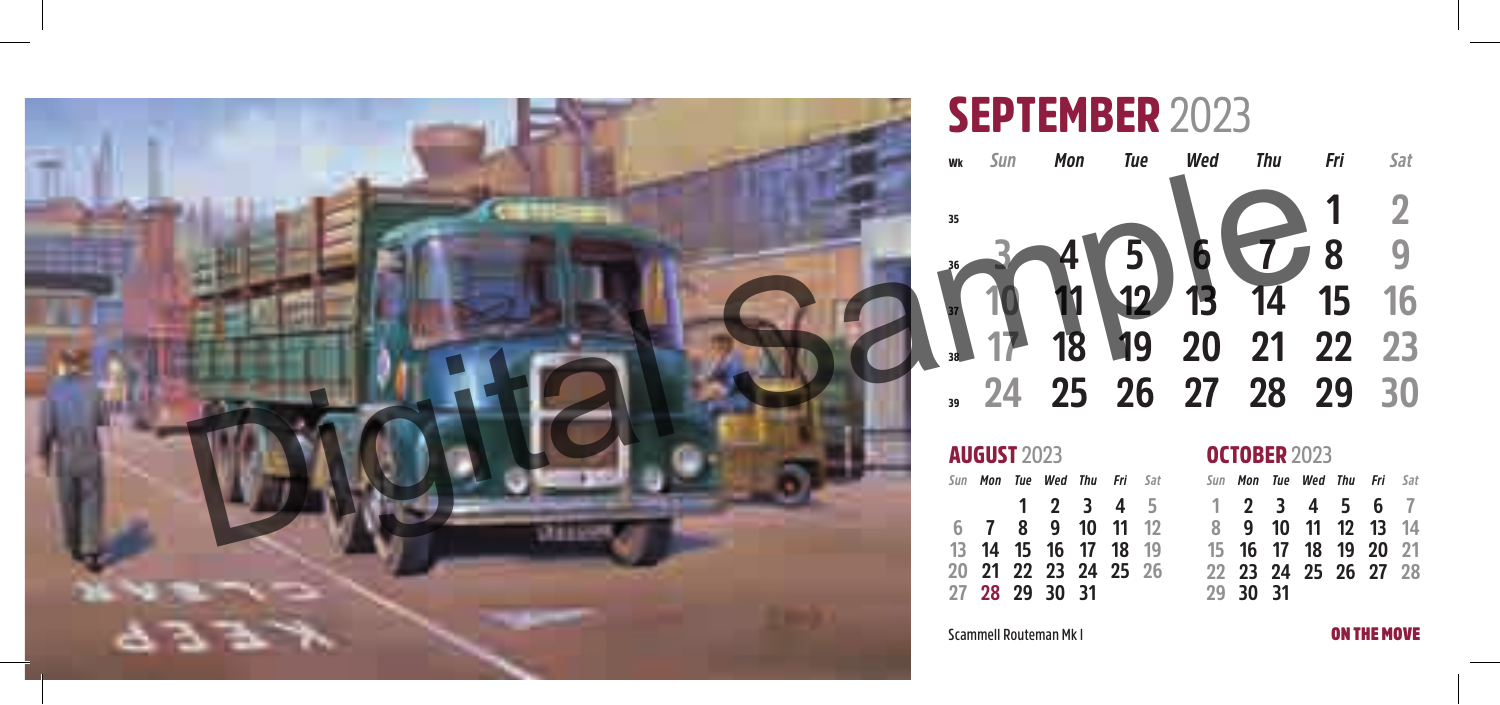

OCTOBER 2023



| <b>SEPTEMBER 2023</b> |  |                                    |  |  |             |  |  |  |  |  |  |  |
|-----------------------|--|------------------------------------|--|--|-------------|--|--|--|--|--|--|--|
|                       |  | Sun <b>Mon Tue Wed Thu Fri</b> Sat |  |  |             |  |  |  |  |  |  |  |
|                       |  |                                    |  |  | $1 \quad 2$ |  |  |  |  |  |  |  |
|                       |  | 3 4 5 6 7 8 9                      |  |  |             |  |  |  |  |  |  |  |
|                       |  | 10 <b>11 12 13 14 15</b> 16        |  |  |             |  |  |  |  |  |  |  |
|                       |  | 17 18 19 20 21 22 23               |  |  |             |  |  |  |  |  |  |  |
|                       |  | 24 25 26 27 28 29 30               |  |  |             |  |  |  |  |  |  |  |

*Sun Mon Tue Wed Thu Fri Sat Sun Mon Tue Wed Thu Fri Sat* **2 3 4 6 7 8 9 10 11 13 14 15 16 17 18 20 21 22 23 24 25 27 28 29 30** SEPTEMBER **2023** NOVEMBER **2023**

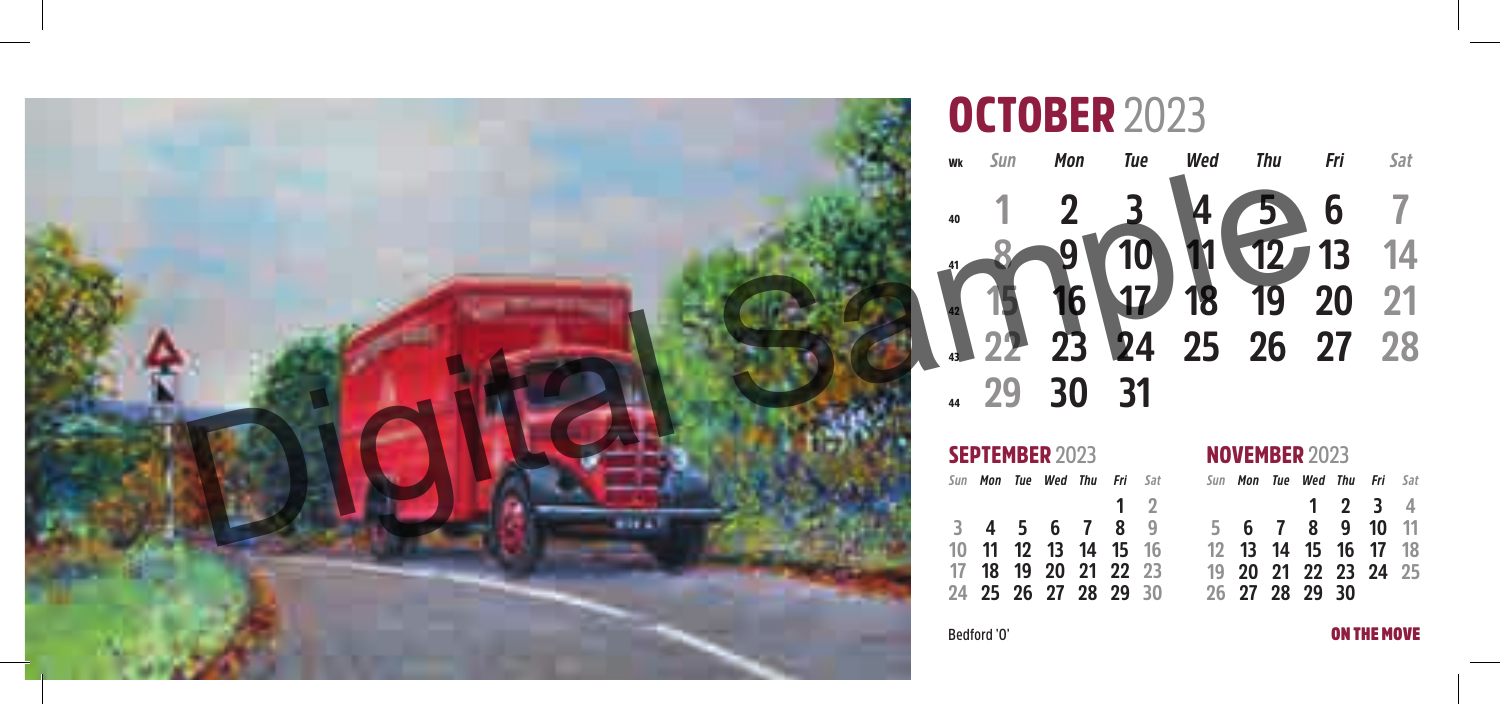

### NOVEMBER 2023



|          | <b>OCTOBER 2023</b>                |  |  |  | <b>DECEMBER 2023</b>               |  |           |
|----------|------------------------------------|--|--|--|------------------------------------|--|-----------|
|          | Sun <b>Mon Tue Wed Thu Fri</b> Sat |  |  |  | Sun <b>Mon Tue Wed Thu Fri</b> Sat |  |           |
|          | 1 2 3 4 5 6 7                      |  |  |  |                                    |  | $1\quad2$ |
|          | 8 9 10 11 12 13 14                 |  |  |  | 3 4 5 6 7 8 9                      |  |           |
|          | 15 16 17 18 19 20 21               |  |  |  | 10 <b>11 12 13 14 15</b> 16        |  |           |
|          | 22 23 24 25 26 27 28               |  |  |  | 17 18 19 20 21 22 23               |  |           |
| 29 30 31 |                                    |  |  |  | $24/31$ 25 26 27 28 29 30          |  |           |

| <b>DECEMBER 2023</b> |  |  |                             |  |  |         |  |  |
|----------------------|--|--|-----------------------------|--|--|---------|--|--|
|                      |  |  | Sun Mon Tue Wed Thu Fri Sat |  |  |         |  |  |
|                      |  |  |                             |  |  | $1 \t2$ |  |  |
|                      |  |  | 3 4 5 6 7 8 9               |  |  |         |  |  |
|                      |  |  | 10 <b>11 12 13 14 15</b> 16 |  |  |         |  |  |
|                      |  |  | 17 18 19 20 21 22 23        |  |  |         |  |  |
|                      |  |  | $24/31$ 25 26 27 28 29 30   |  |  |         |  |  |

**BLMC Levland Reiver CON THE MOVE** 

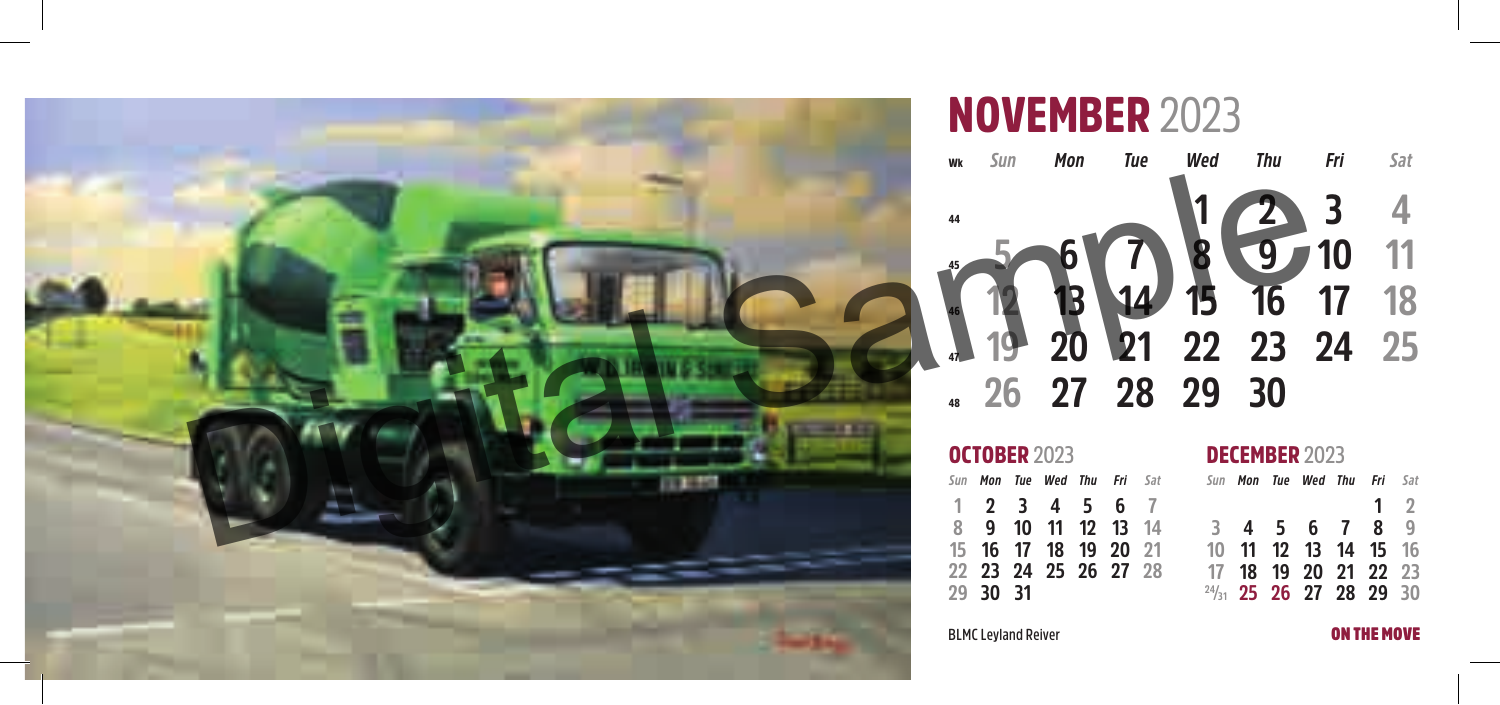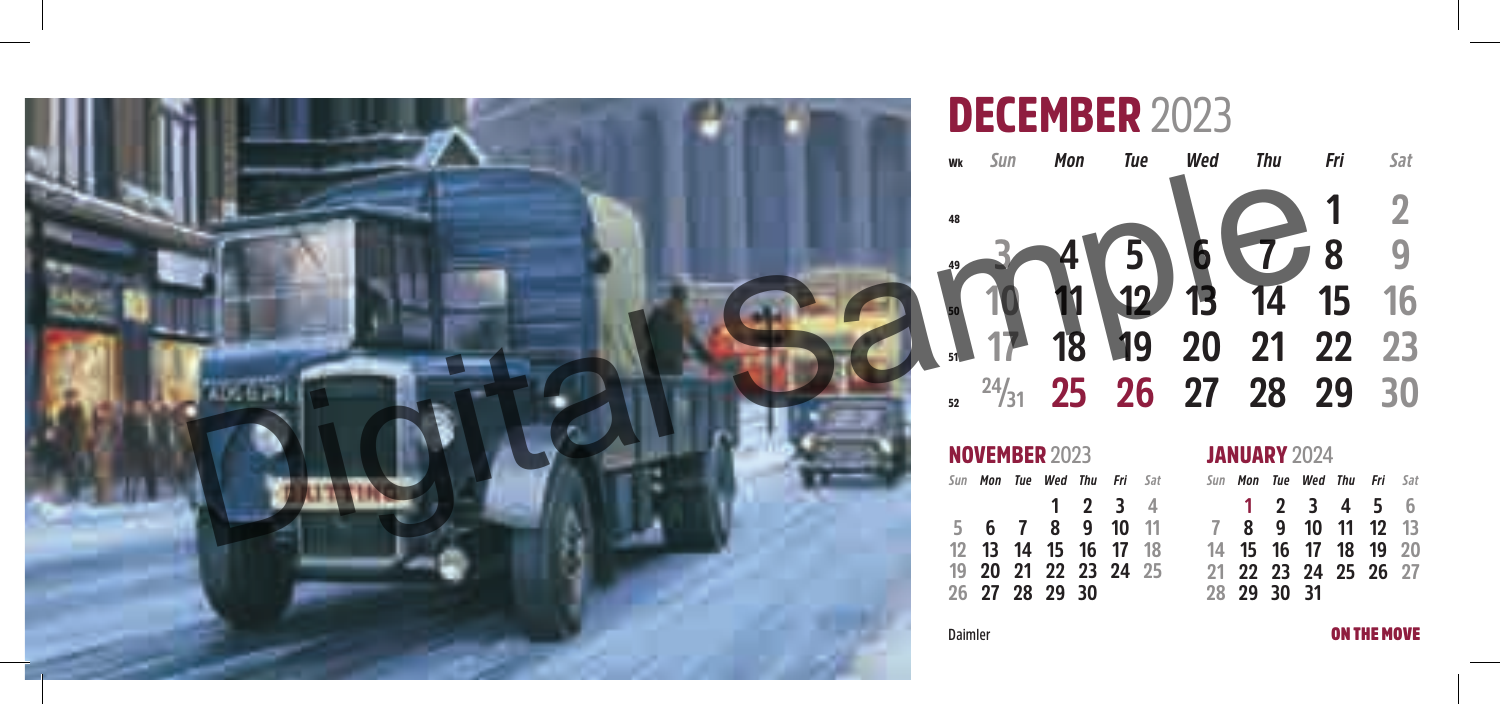

# JANUARY 2023

**6**

| $1 \,$ Sun  | New Year's Day             | $17$ Tue                   |             |
|-------------|----------------------------|----------------------------|-------------|
| $2$ Mon     | New Year's Holiday<br>Wk 1 | $18$ Wed                   |             |
| 3<br>Tue    | Bank Holiday (Scotland)    | $19$ <sub><i>Ihu</i></sub> |             |
| 4 Wed       |                            | $20$ Fri                   |             |
| $5 - m$     |                            | $S_{a}$                    |             |
| $6$ Fri     |                            | $22$ sun                   |             |
| Sat         |                            | $23$ Mon                   | Wk 4        |
| $5 - 5$ an  |                            | $24$ Tue                   |             |
| 9<br>Mon    | Wk 2                       | $25$ Wed                   |             |
| $10$ Tue    |                            | $26$ Thu                   |             |
| $11$ Wed    |                            | $27$ Fri                   |             |
| $12$ Thu    |                            | $28$ Sat                   |             |
| $13$ Fri    |                            | $29$ Sun                   |             |
| $14$ Sat    |                            | <b>30 Mon</b>              | Wk 5        |
| $15 \,$ Sun |                            | $31$ Tue                   |             |
| $16$ Mon    | Wk 3                       | <b>ERF LV</b>              | ON THE MOVE |
|             |                            |                            |             |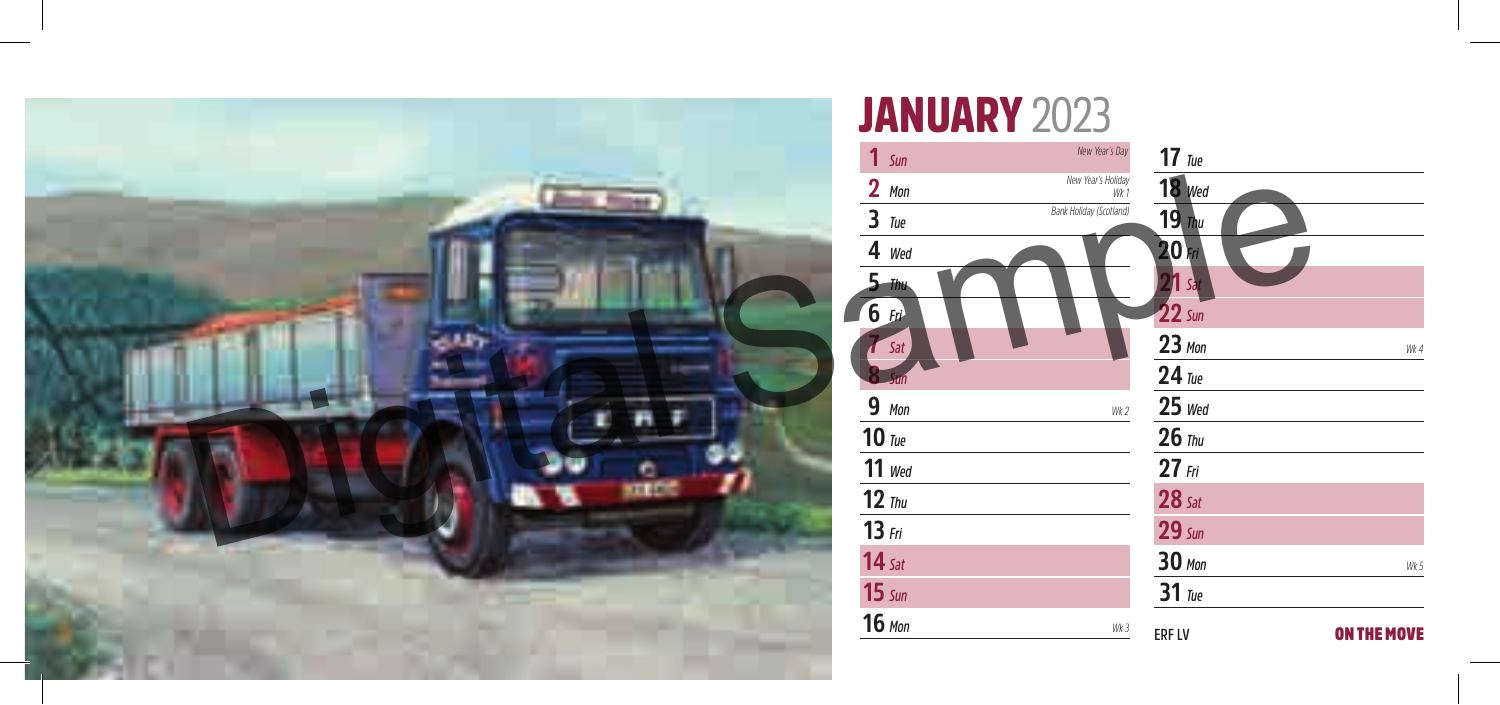

#### FEBRUARY 2023 *Wed Thu Fri Sat Mon Thu Fri Sat Sun Mon Tue Wed Thu Fri Wed Thu Fri Sat Sun Mon Tue Sun Tue Wed Sat Sun Mon Tue Wk 6 Wk 7 Wk 8 Wk 9* Foden S36 **ON THE MOVE**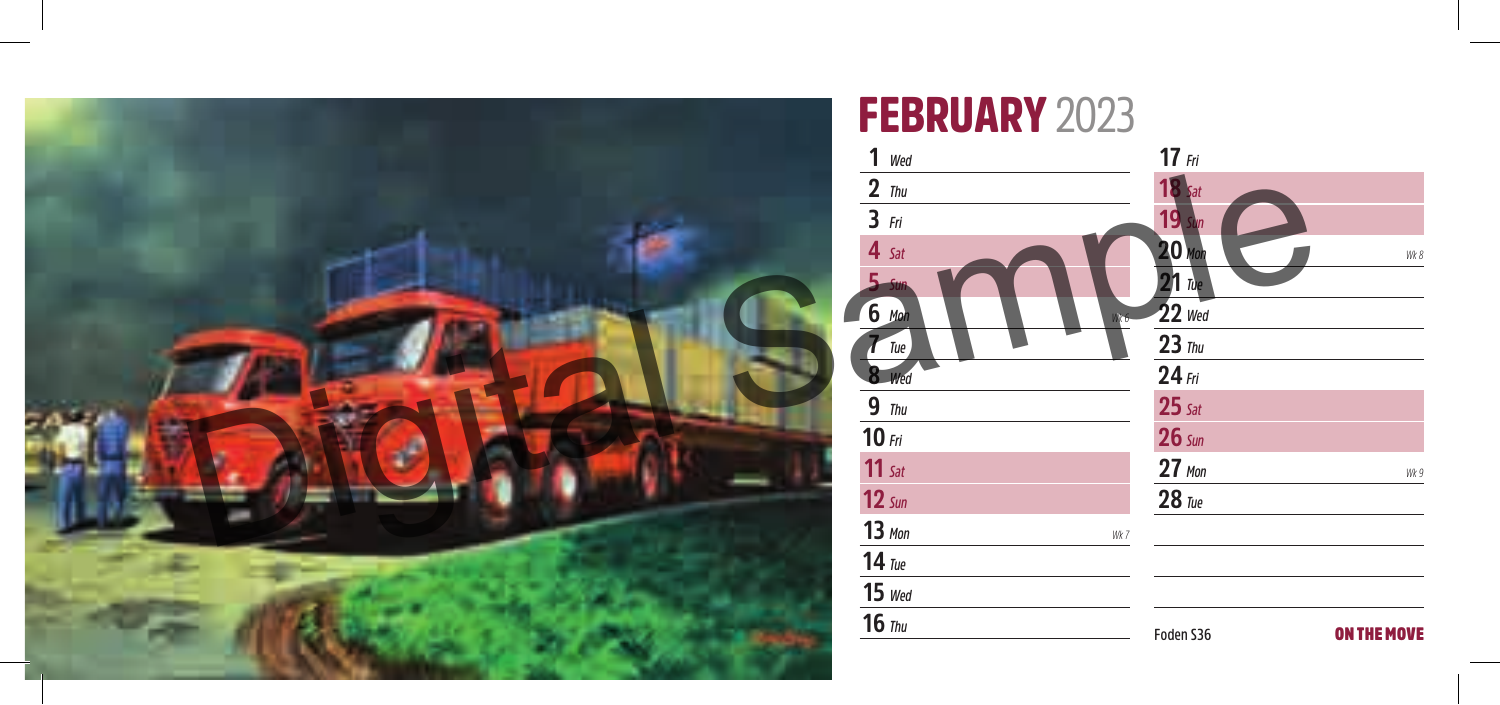

|             | <b>MARCH 2023</b> |                        |                     |                                      |
|-------------|-------------------|------------------------|---------------------|--------------------------------------|
| 1           | Wed               | St David's Day (Wales) | $17$ Fri            | St Patrick's Day (BH N Ireland/Eire) |
|             | $2$ Thu           |                        | $18$ Sat            |                                      |
| $3$ Fri     |                   |                        | $19 \sin$           |                                      |
|             | $4$ Sat           |                        | $20$ Mon            | Wk 12                                |
|             | $5 - \sin$        |                        | $21$ Tue            |                                      |
|             | $6$ Mon           | $Wk$ <sub>10</sub>     | $22$ Wed            |                                      |
|             | Tue               |                        | $23$ Thu            |                                      |
|             | 8 Wed             |                        | $24$ Fri            |                                      |
|             | $9$ Thu           |                        | $25$ Sat            |                                      |
| $10$ Fri    |                   |                        | $26 \,$ Sun         | <b>British Summertime starts</b>     |
| $11$ Sat    |                   |                        | $27$ Mon            | Wk 13                                |
| $12 \,$ Sun |                   |                        | $28$ Tue            |                                      |
|             | $13 \text{ Mon}$  | Wk 11                  | $29$ Wed            |                                      |
| $14$ Tue    |                   |                        | $30$ Thu            |                                      |
|             | $15$ Wed          |                        | $31$ Fri            |                                      |
| $16$ Thu    |                   |                        | Scammell Highwayman | ON THE MOVE                          |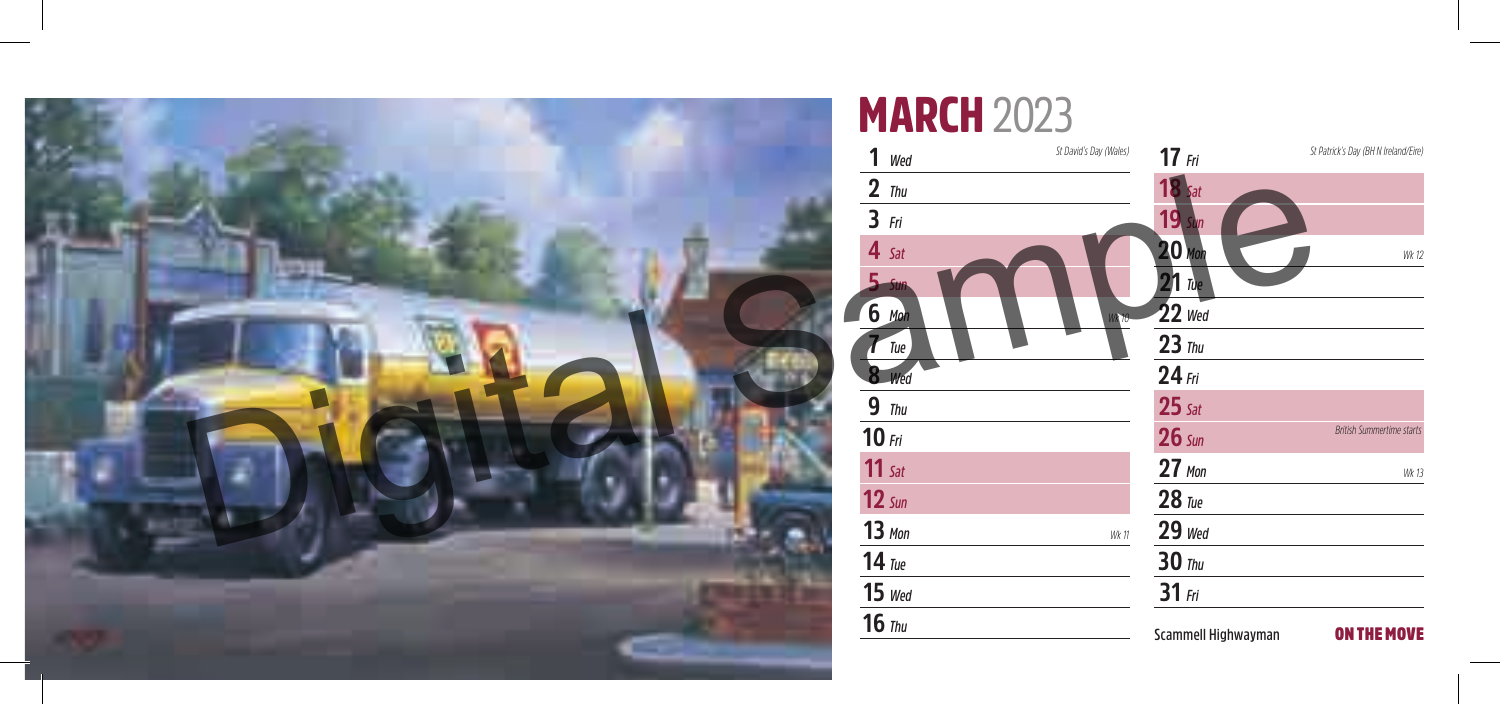

*Wk 16*

*Wk 17*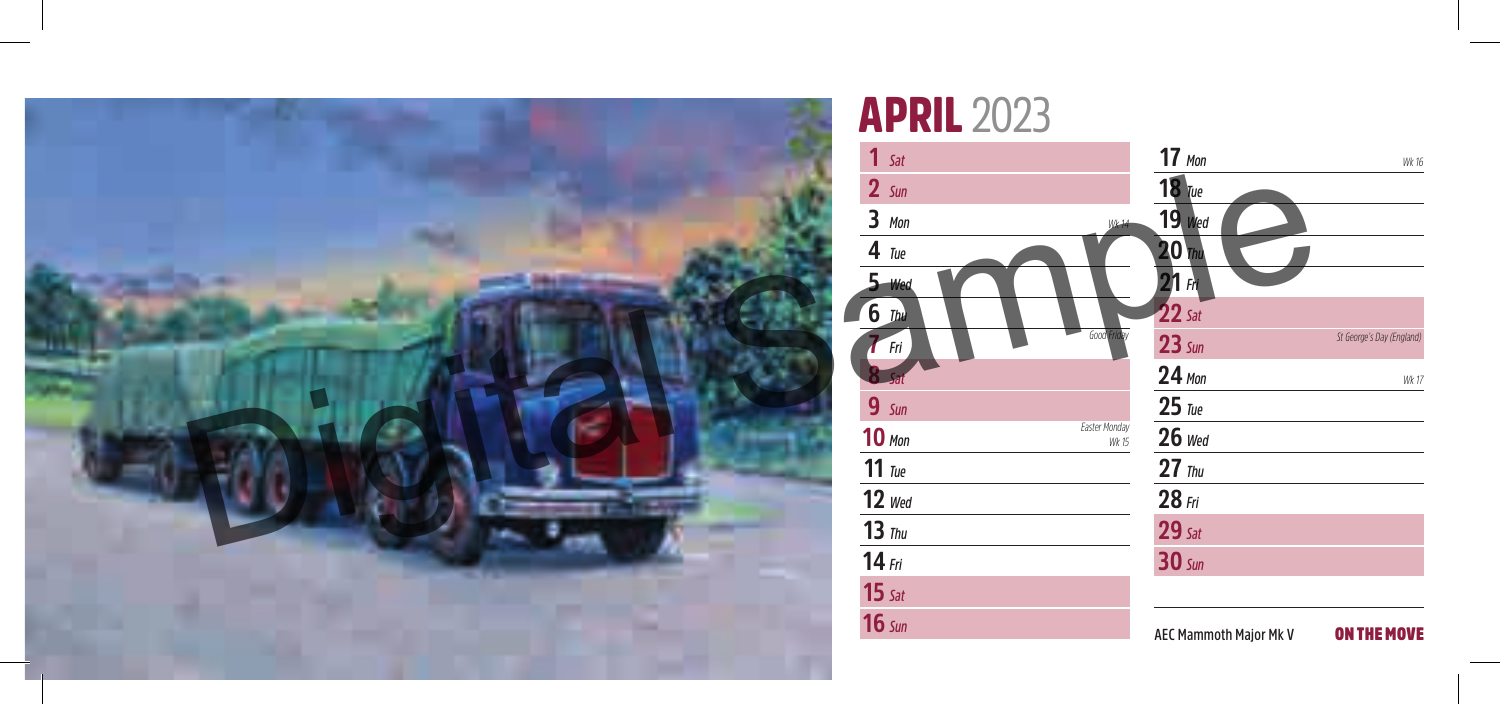

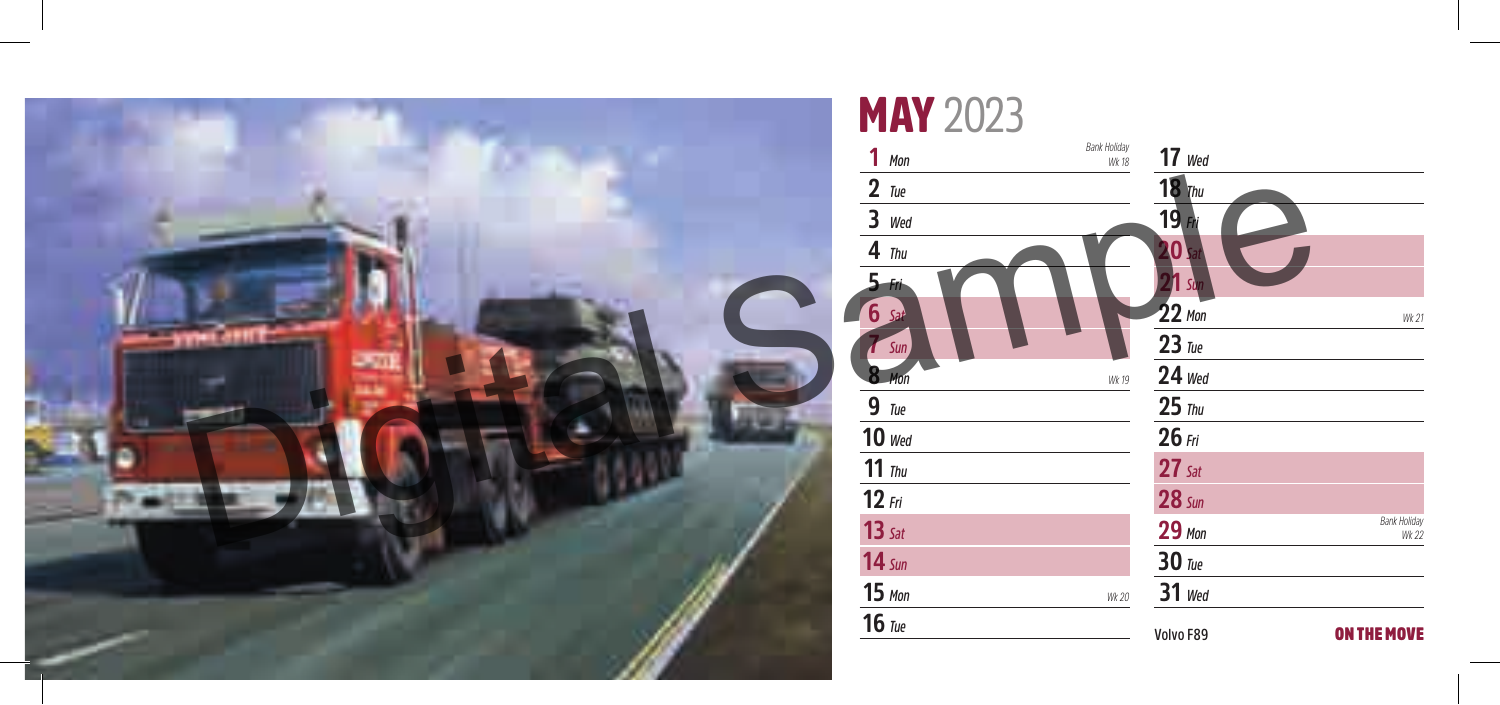

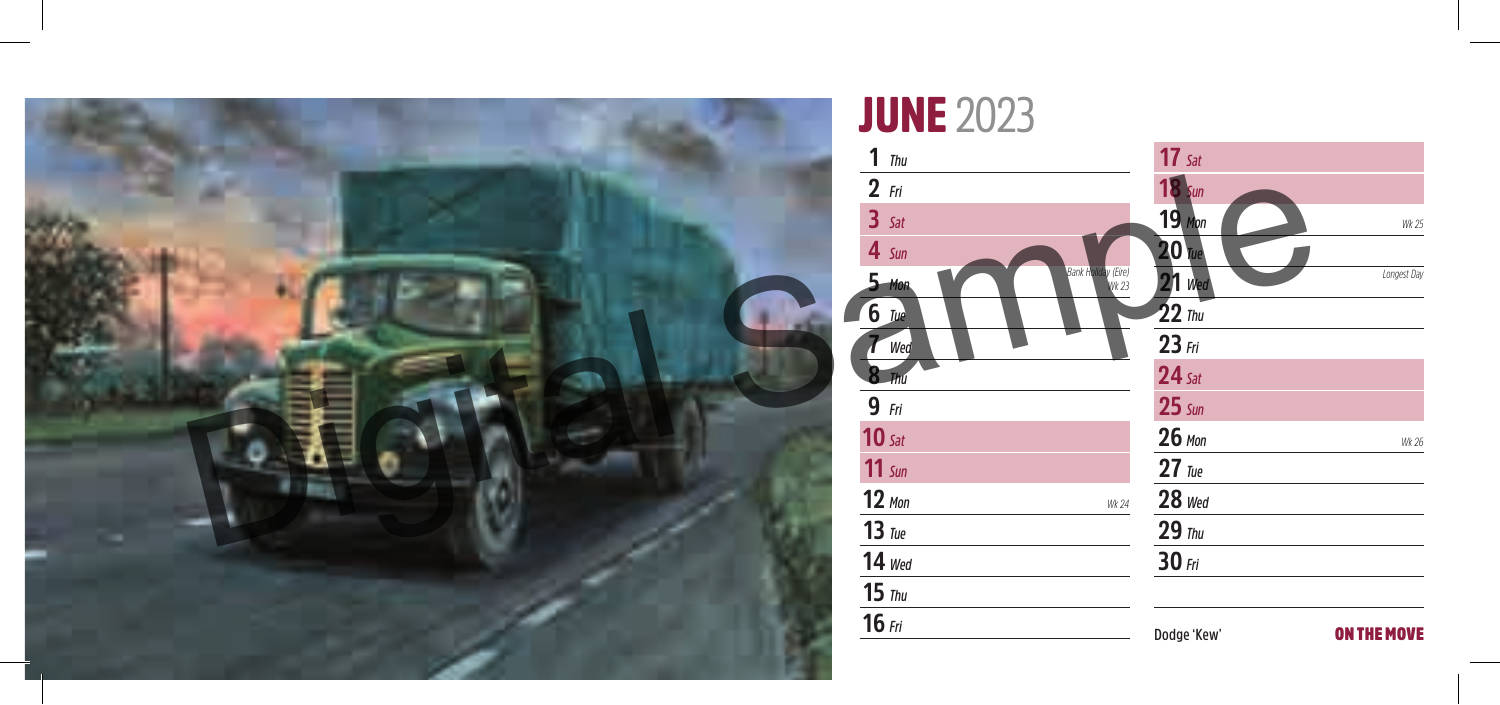

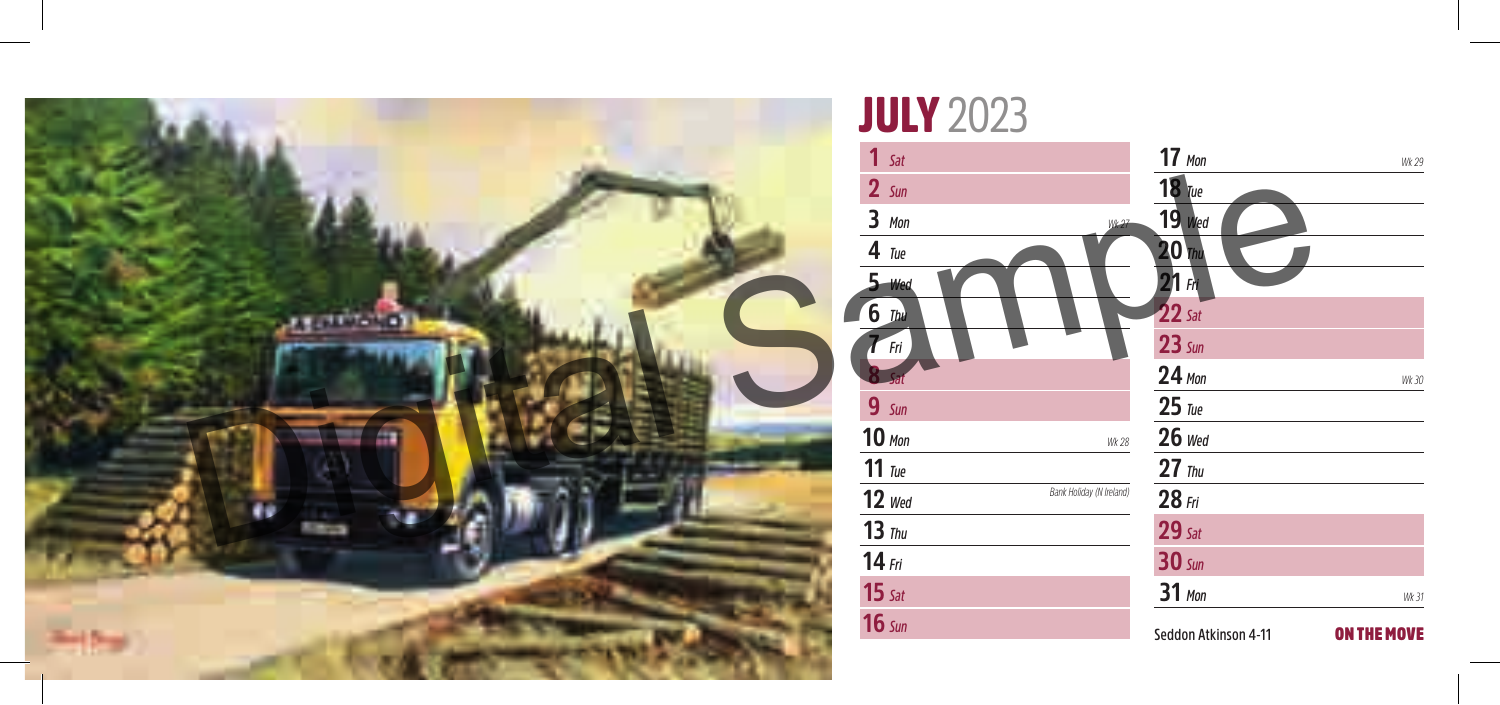

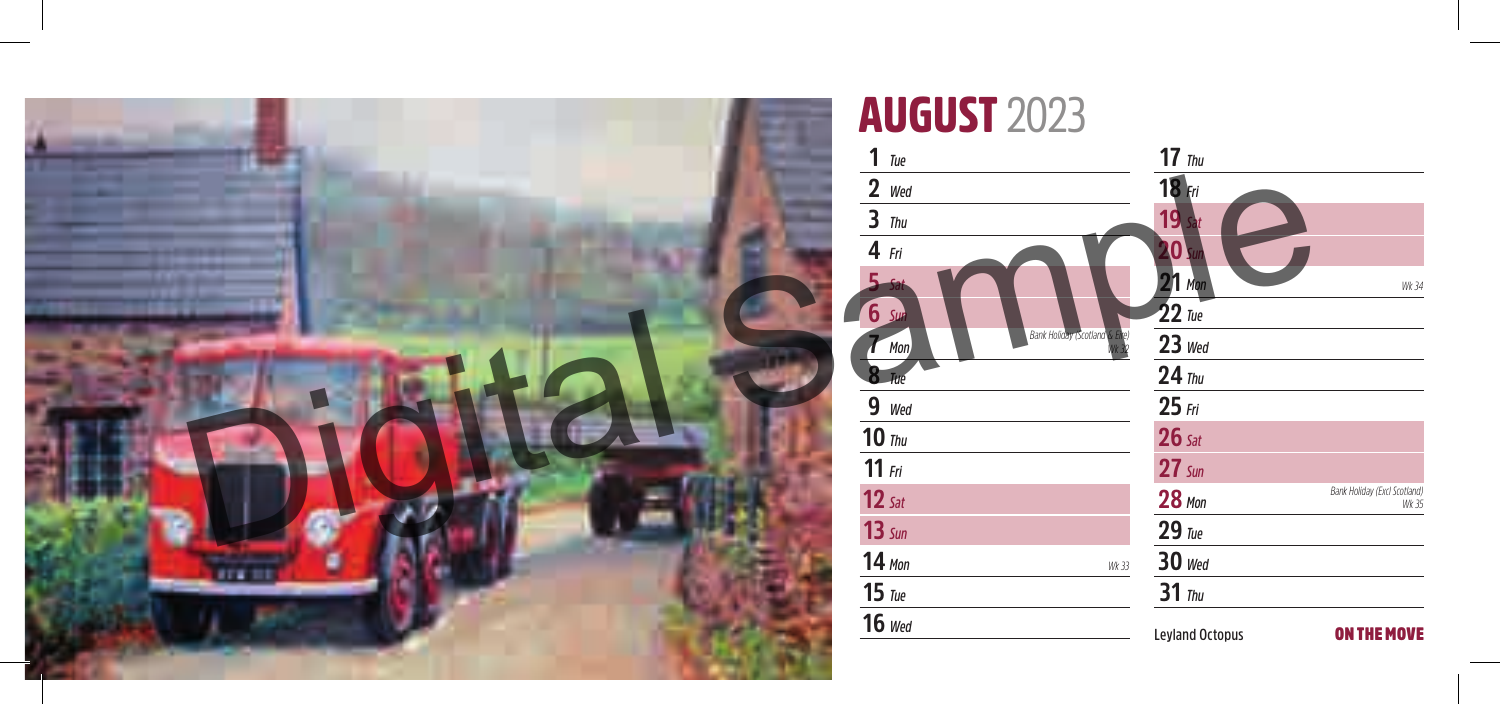

### SEPTEMBER 2023

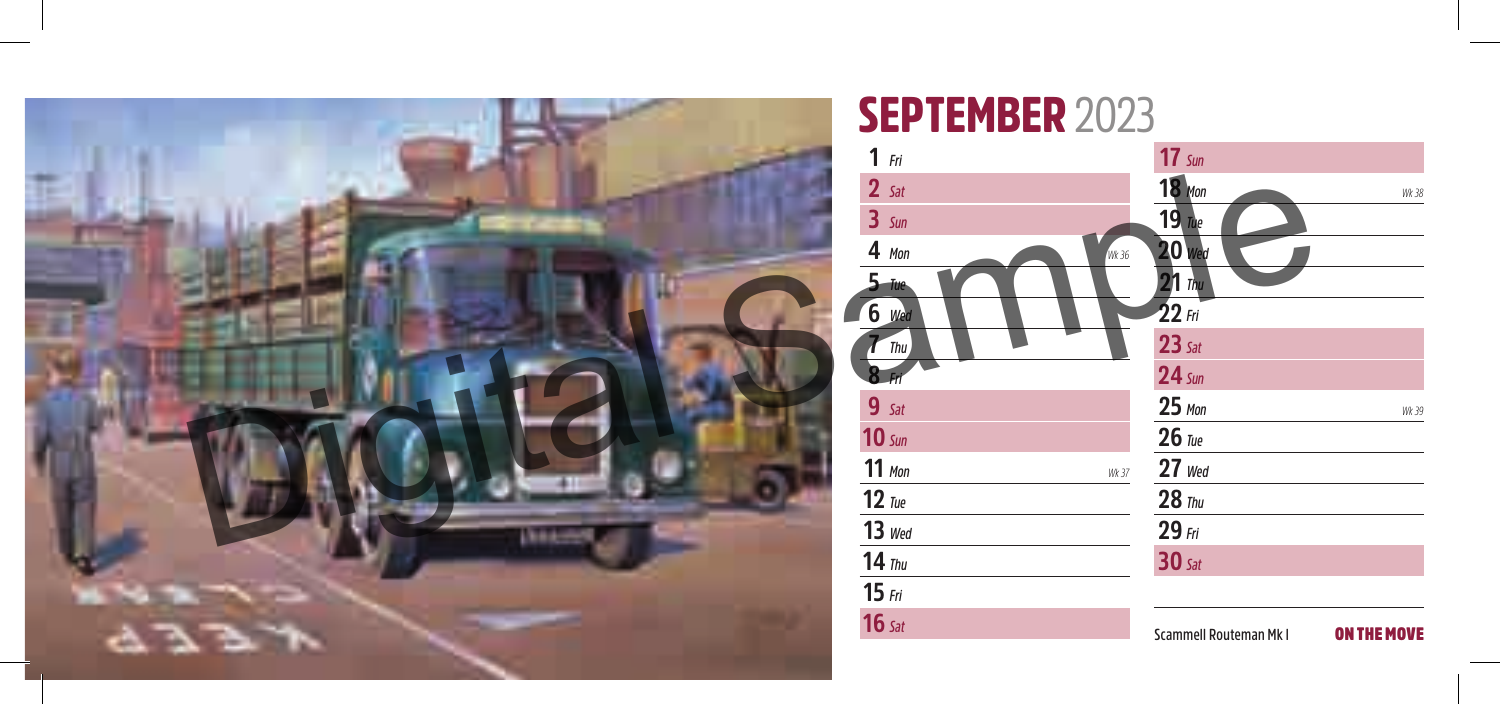

#### OCTOBER 2023 *Sun Mon Tue Wed Fri Mon Tue Wed Thu Fri Sat Sun Mon Tue Wed Sun Mon Tue Wed Thu Fri Sat Sun Mon Tue Thu Sat Sun Thu Fri Sat Wk 40 Wk 41 Wk 42 Wk 43 Wk 44 Bank Holiday (Eire) British Summertime ends* **Bedford 'O'** ON THE MOVE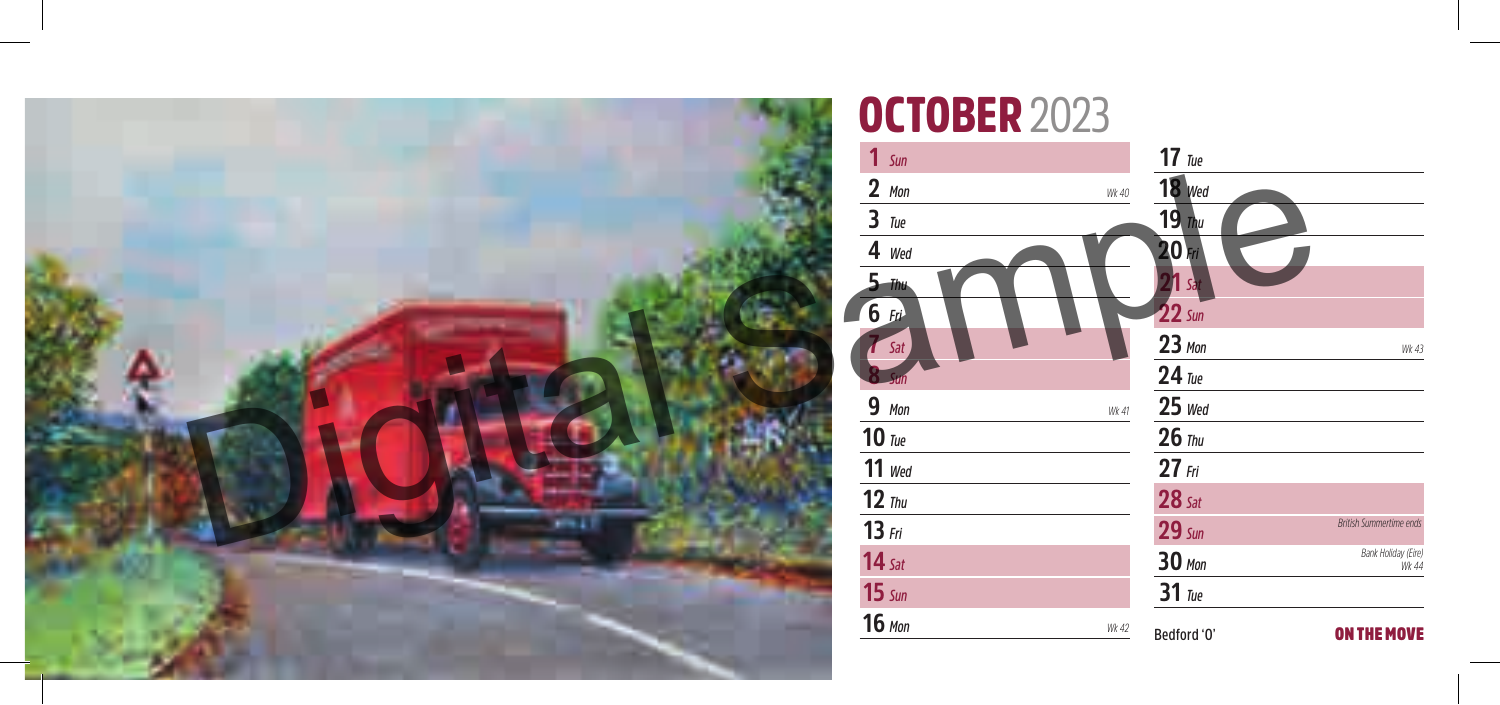

## NOVEMBER 2023